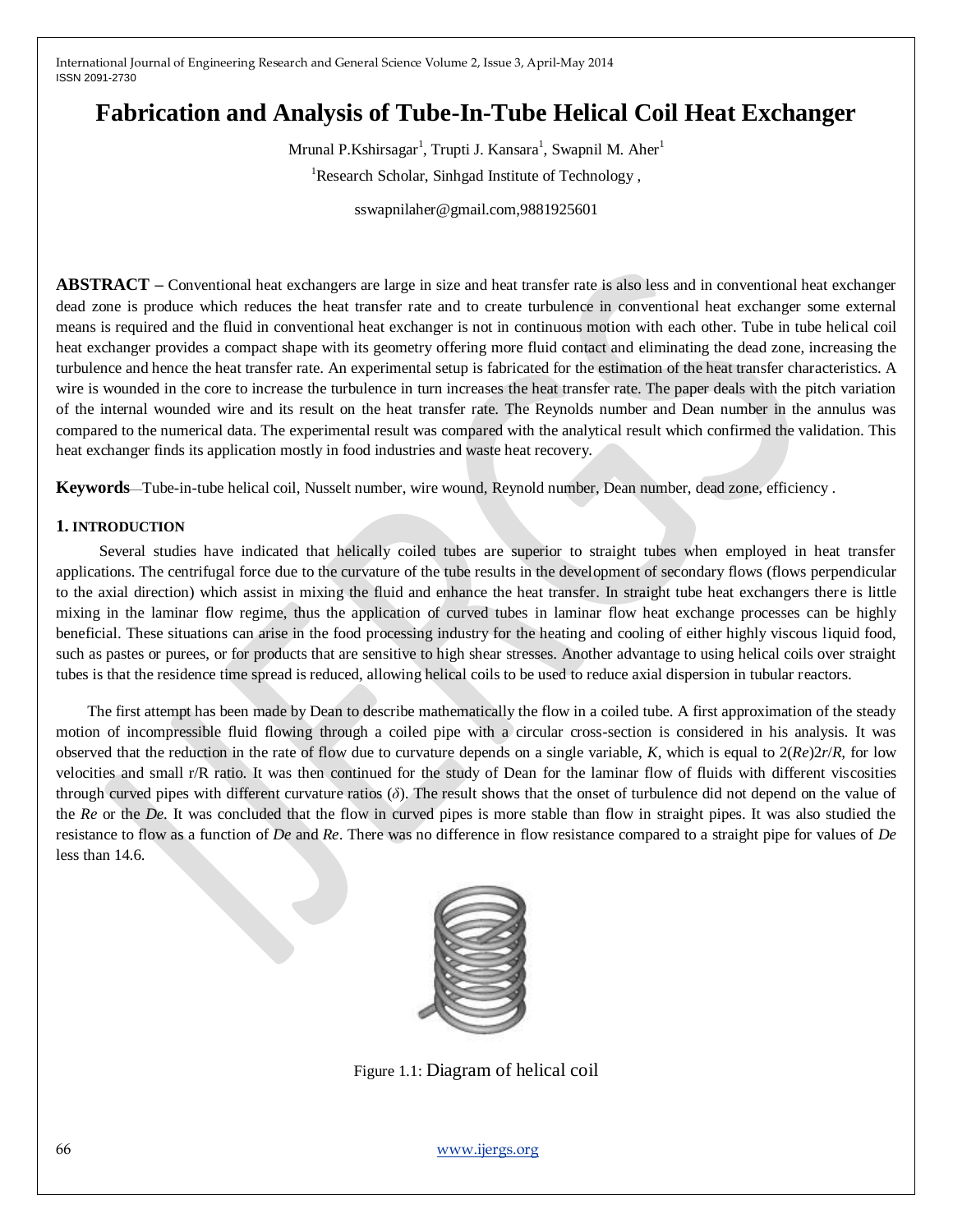Rough estimates can be made using either constant heat flux or constant wall temperature from the literature. The study of fluid-to-fluid heat transfer for this arrangement needs further investigation. The second difficulty is in estimating the area of the coil surface available to heat transfer. As can be seen in Figure, a solid baffle is placed at the core of the heat exchanger. In this configuration the baffle is needed so that the fluid will not flow straight through the shell with minimal interaction with the coil. This baffle changes the flow velocity around the coil and it is expected that there would be possible dead-zones in the area between the coils where the fluid would not be flowing. The heat would then have to conduct through the fluid in these zones, reducing the heat transfer effectiveness on the outside of the coil.



Figure 1.2 close-up of double pipe heat exchanger

Additionally, the recommendation for the calculation of the outside heat transfer coefficient is based on the flow over a bank of nonstaggered circular tubes, which is another approximation to account for the complex geometry. Thus, the major drawbacks to this type of heat exchanger are the difficulty in predicting the heat transfer coefficients and the surface area available for heat transfer. These problems are brought on because of the lack of information in fluid-to-fluid helical heat exchangers and the poor predictability of the flow around the outside of the coil.

#### **Nomenclatures:**

| $\mathsf{A}$ | surface area of tube $(m2)$                   | C           | constant in Eq. $(4)$                 |
|--------------|-----------------------------------------------|-------------|---------------------------------------|
| d            | diameter of inner tube (m)                    | D           | diameter of annulus (m)               |
| $De*$        | modified Dean number (dimensionless)          | h           | heat transfer coefficient $(W/m^2 K)$ |
| k            | thermal conductivity $(W/m K)$                | L           | length of heat exchanger (m)          |
| <b>LMTD</b>  | log-mean temperature difference (K or C)      | q           | heat transfer rate $(J/s)$            |
| U            | overall heat transfer coefficient $(W/m^2 K)$ | $\Delta T1$ | temperature difference at inlet $(K)$ |
| V            | velocity $(m/s)$                              | $\rho$      | density $(kg/m^3)$                    |
| $\Delta T2$  | temperature difference at outlet $(K)$        | ν           | dynamic viscosity (kg/ms)             |
|              |                                               |             |                                       |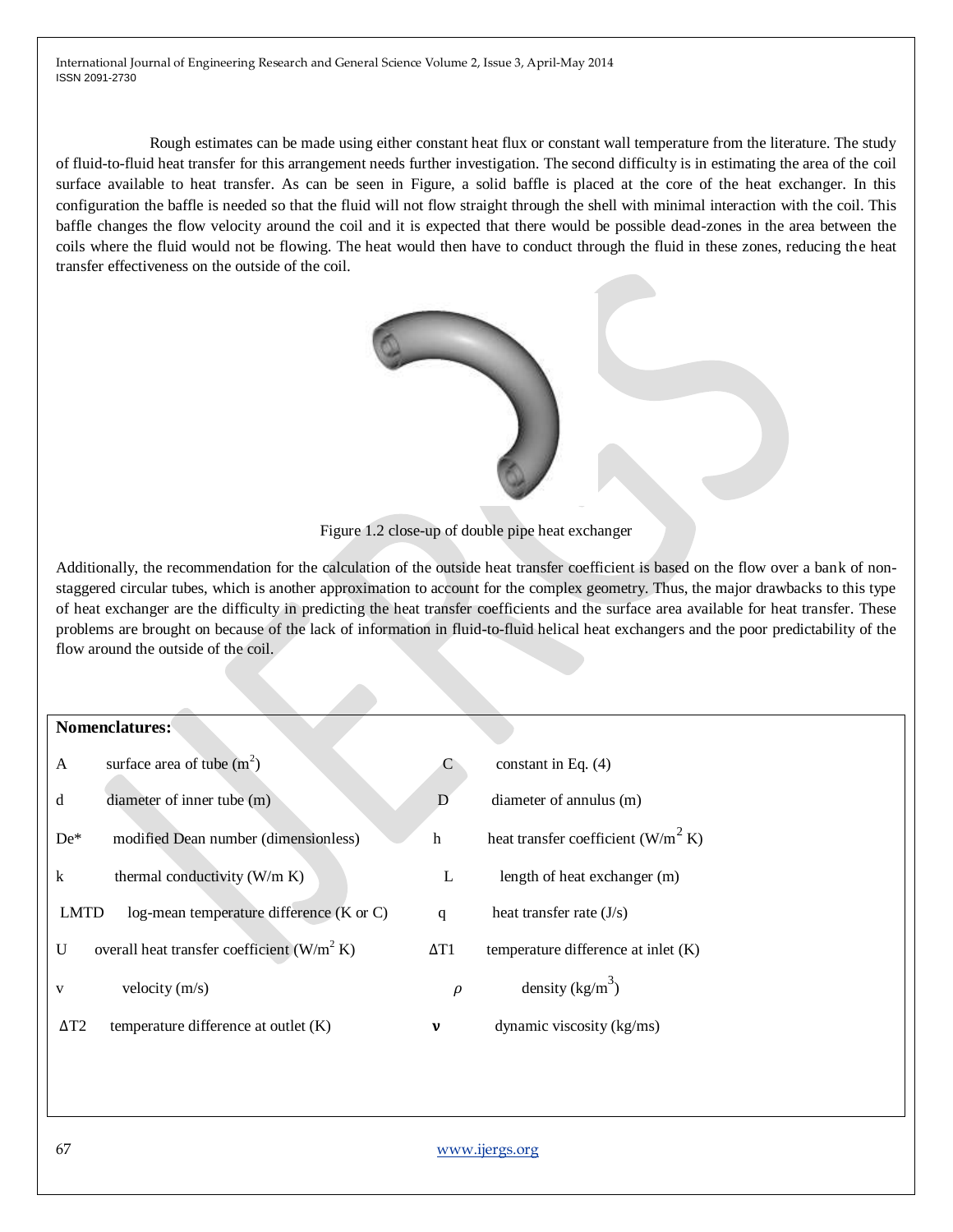| <b>Subscripts</b>           |               |                  |               |
|-----------------------------|---------------|------------------|---------------|
| I                           | inside/inner  | hotin            | Hot fluid in  |
| $\mathbf{o}$                | outside/outer | $\mathbf{i}$     | Inside/inner  |
| $\mathcal{C}_{\mathcal{C}}$ | Cold          | max              | Maximum       |
| coldin                      | Cold fluid in | min              | Minimum       |
| cur                         | Curved tube   | $\boldsymbol{o}$ | Outside/outer |
| $\boldsymbol{h}$            | Hot           |                  |               |

#### **2. DIMENSIONAL AND OPRATING PARAMETERS:**

#### **Table 1: Characteristic dimensions of heat exchanger**

| <b>Dimensional parameters</b> | <b>Heat</b><br><b>Exchanger</b> |
|-------------------------------|---------------------------------|
| di,mm                         | 10                              |
| do,mm                         | 12                              |
| Di,mm                         | 23                              |
| Do,mm                         | 25                              |
| Curvature Radius,mm           | 135                             |
| Stretch Length, mm            | 3992                            |
| Wire diameter,mm              | 1.5                             |

#### **Table 2: Range of parameters:**

| <b>Parameters</b>             | Range      |  |  |
|-------------------------------|------------|--|--|
| Inner tube flow rate          | 200-500LPH |  |  |
| Outer tube flow rate          | 50-200 LPH |  |  |
| Inner tube inlet temperature  | 28-30      |  |  |
| Outer tube inlet temperature  | 58-62      |  |  |
| Inner tube outlet temperature | $30-40$    |  |  |
| Outer tube outlet temperature | $35 - 46$  |  |  |

# **2.1 METHODLOGY:**

The heat exchangers were constructed from mild steel and stainless steel. The inner tube having outer diameter 12mm and inner 10mm was constructed from mild steel and outer tube of outer diameter 25mm and inner diameter 23mm was constructed from stainless steel. Mild steel wire is wounded on the inner tube which has pitch 6 mm and 10 mm on the heat exchangers. The curvature radius of the coil is 135 mm and the stretched length of the coil is 3992 mm. While the bending of tubes very fine sand filled in tube to maintain smoothness on inner surface and this washed with compressed air. The care is taken to preserve the circular cross section of the coil during the bending process. The end connections soldered at tube ends and two ends drawn from coiled tube at one position.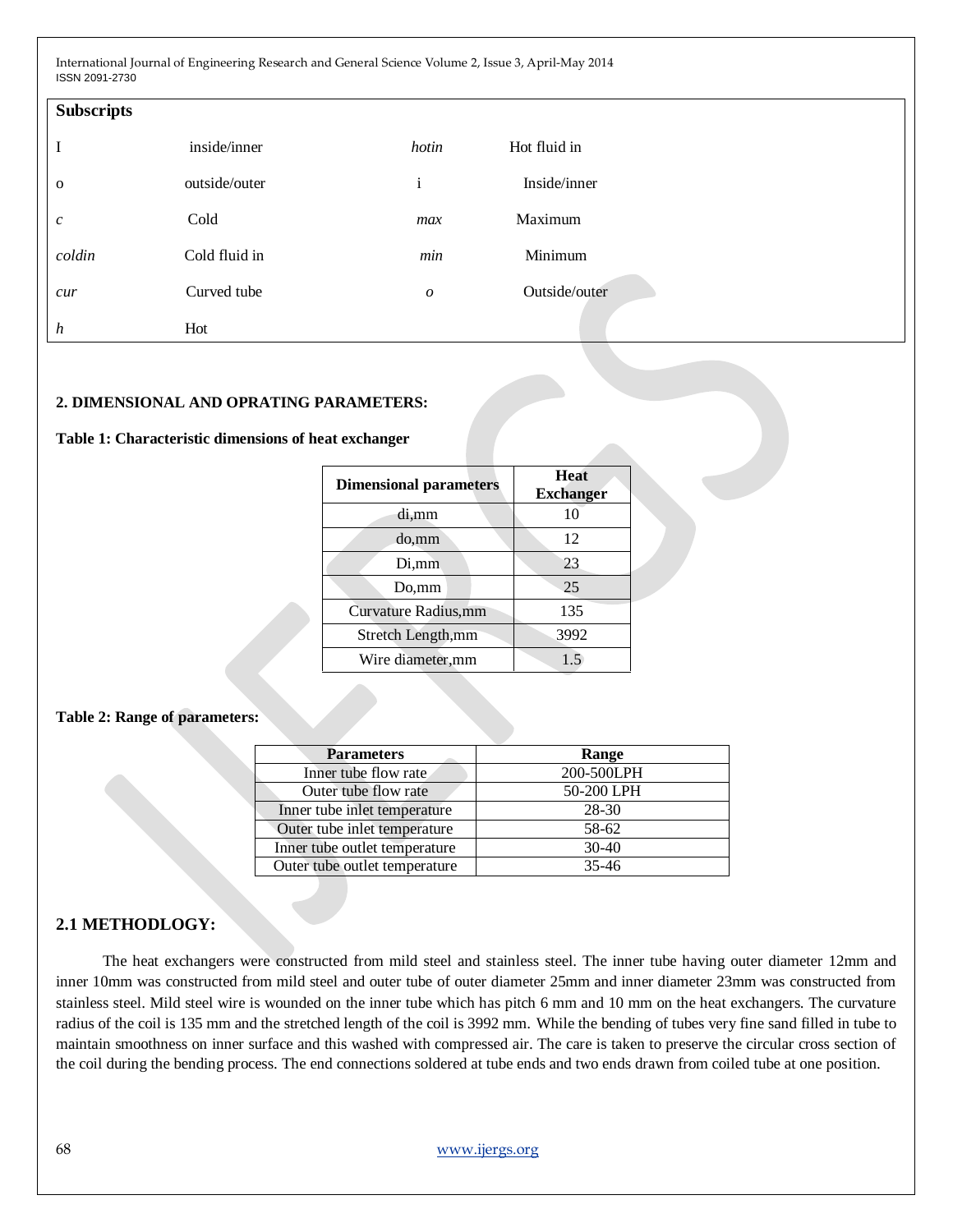# **3. EXPERIMENTAL SETUP AND WORKING:**



EXPERIMENTAL SETUP OF TUBE IN TUBE HELICAL COIL HEAT EXCHANGER

Figure 3.1: Experimental setup

Cold tap water was used for the fluid flowing in the annulus. The water in the annulus was circulated. The flow was controlled by a valve, allowing flows to be controlled and measured between 200 and 500 LPH. Hot water for the inner tube was heated in a tank with the thermostatic heater set at600 C. This water was circulated via pump. The flow rate for the inner tube was controlled by flow metering valve as described for the annulus flow. Flexible PVC tubing was used for all the connections. J-Type thermocouples were inserted into the flexible PVC tubing to measure the inlet and outlet temperatures for both fluids. Temperature data was recorded using a creative temperature indicator.



Figure 3.2: Actual setup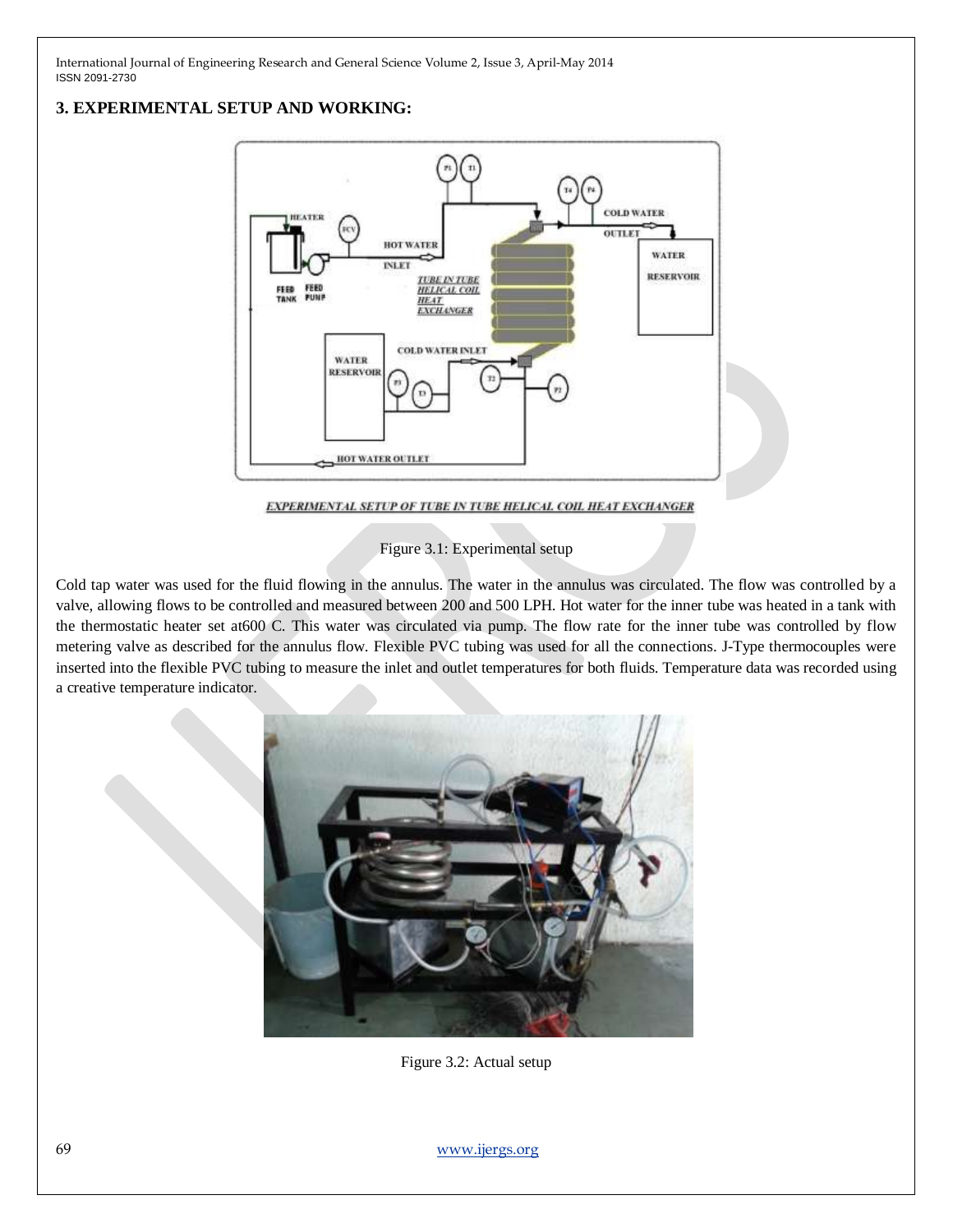#### **3.1 Experimental Study**

 A test run was completed on the apparatus. Once all of the components were in place, the system was checked thoroughly for leaks. After fixing the leaks, the apparatus was prepared for testing. The test run commenced with the apparatus being tested under laboratory conditions. Data was recorded every five minutes until the apparatus reached steady state. The hot temperatures fell as expected; the cold temperatures seemed to be more unpredictable in one instance rising six degrees in five minutes and then on the next reading falling three degrees. The apparatus took 120 minutes to reach steady state, which can vary based on operating conditions. Readings were taken until the three-hour mark; however, the data became inconsistent, so a steady state set was determined based on proximity of the readings.

 Flow rates in the annulus and in the inner tube varied. The following five levels were used: 100, 200,300, 400, and 500 LPH. All possible combinations of these flow rates in both the annulus and the inner tube were tested. These were done for all the coils in counter flow configurations. Furthermore, three replicates were carried out every combination of flow rate, coil size and configuration. This resulted in a total of 50 trials. Temperature data was recorded every ten seconds. The data used in the calculations was synthesized only after the system had stabilized. Temperature measurements from the 120 s of the stable system were used, with temperature reading fluctuations within ±1.10C. All the thermocouples were constructed from the same roll of thermocouple wire thus carried out for the repeatability of temperature readings being high.

## **4. DATA COLLECTION AND ANALYSIS:**

 In present investigation work the heat transfer coefficient and heat transfer rates were determined based on the measured temperature data. The heat is flowing from inner tube side hot water to outer tube side cold water. The operating parameter range is given in table 2.

Mass flow rate of hot water (Kg/sec):

 $m_H = Q_{HOT}(LPH) \times \rho (Kg/m^3)$ 

Mass flow rate of hot water (Kg/sec)

 $m_C = Q_{\text{COLD}}(LPH) \times \rho (Kg/m^3)$ 

Velocity of hot fluid (m/sec)

 $V_H = \frac{QHOT}{1000 \times \Delta}$ 1000×Area

Heat transfer rate of hot water (J/sec)

 $q_H = m_H \times C_P \times \Delta t_{hot} \times 1000$ 

Heat transfer rate of cold water (J/sec)

 $q_C = m_C \times C_P \times t_{cold} \times 1000$ 

Average heat transfer rate

$$
Q_{avg}\!\!=\!\!\frac{qH\!+qC}{2}
$$

The heat transfer coefficient was calculated with,

 $Uo = \frac{q}{1+u}$ A×LMTD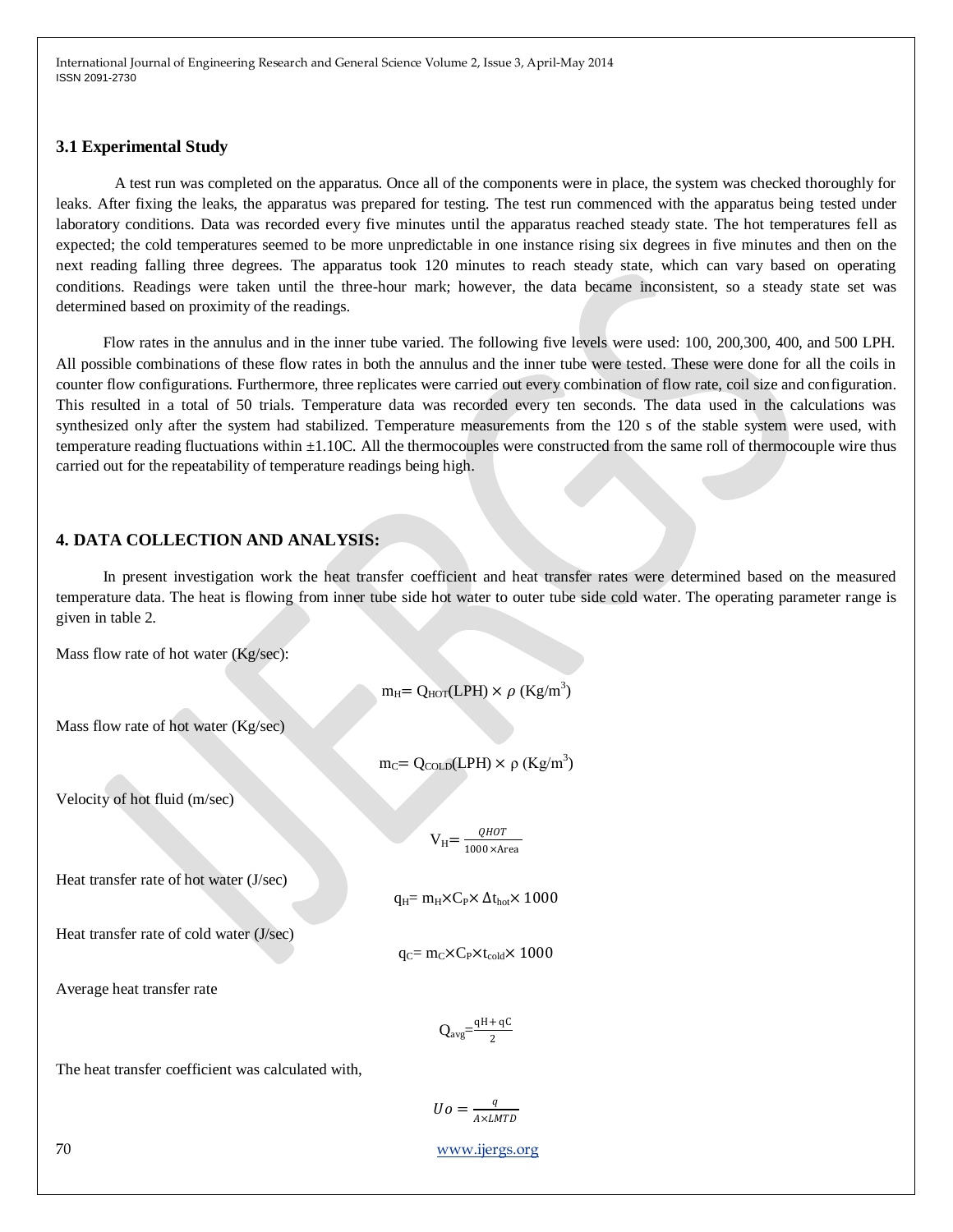The overall heat transfer surface area was determined based on the tube diameter and developed area of heat transfer which is  $A = 0.22272$  m<sup>2</sup>, The total convective area of the tube keep constant for two geometry of coiled heat exchanger.

LMTD is the log mean temperature difference, based on the inlet temperature difference  $\Delta T_1$ , and outlet temperature difference  $\Delta T_2$ ,

$$
LMTD{=}\frac{(\Delta T1{-}\Delta T2)}{(\ln\mathbb{E}^{AT1}_{\Delta T2}))}
$$

The overall heat transfer coefficient can be related to the inner and outer heat transfer coefficients by the following equation,

$$
]\frac{1}{U0} = \frac{A0}{Aihi} + \frac{A0 \times \ln[\overline{R}\frac{d0}{di}]}{2\pi KL} + \frac{1}{ho}
$$

Where di and do are inner and outer diameters of the tube respectively. k is thermal conductivity of wall material and L, length of tube (stretch length) of heat exchanger. After calculating overall heat transfer coefficient, only unknown variables are hi and ho convective heat transfer coefficient inner and outer side respectively, by keeping mass flow rate in annulus side is constant and tube side mass flow rate varying,

$$
h_i = CV_i^{\,n}
$$

Where Vi are the tube side fluid velocity m/sec., the values for the constant, C, and the exponent, n, were determined through curve fitting. The inner heat transfer could be calculated for both circular and square coil by using Wilson plot method. This procedure is repeated for tube side and annulus side for each mass flow rate on both helical coils.

The efficiency of the heat exchanger was calculated by,

$$
\eta = \frac{1 - e^{-\alpha}}{1 - \frac{Cmin}{Cmax} e^{-\alpha}}
$$

$$
\eta = 93.33\%.
$$

$$
\text{Re} = \frac{(\rho \times V \times D)}{\mu}.
$$

$$
D_e = \frac{\rho v D}{\mu} \left(\frac{D}{2R}\right)^{\frac{1}{2}}.
$$

$$
\frac{(\Delta P \times D)}{(2 \times \rho \times V^2 \times L)}.
$$

Friction factor,

Dean number,

The Reynolds number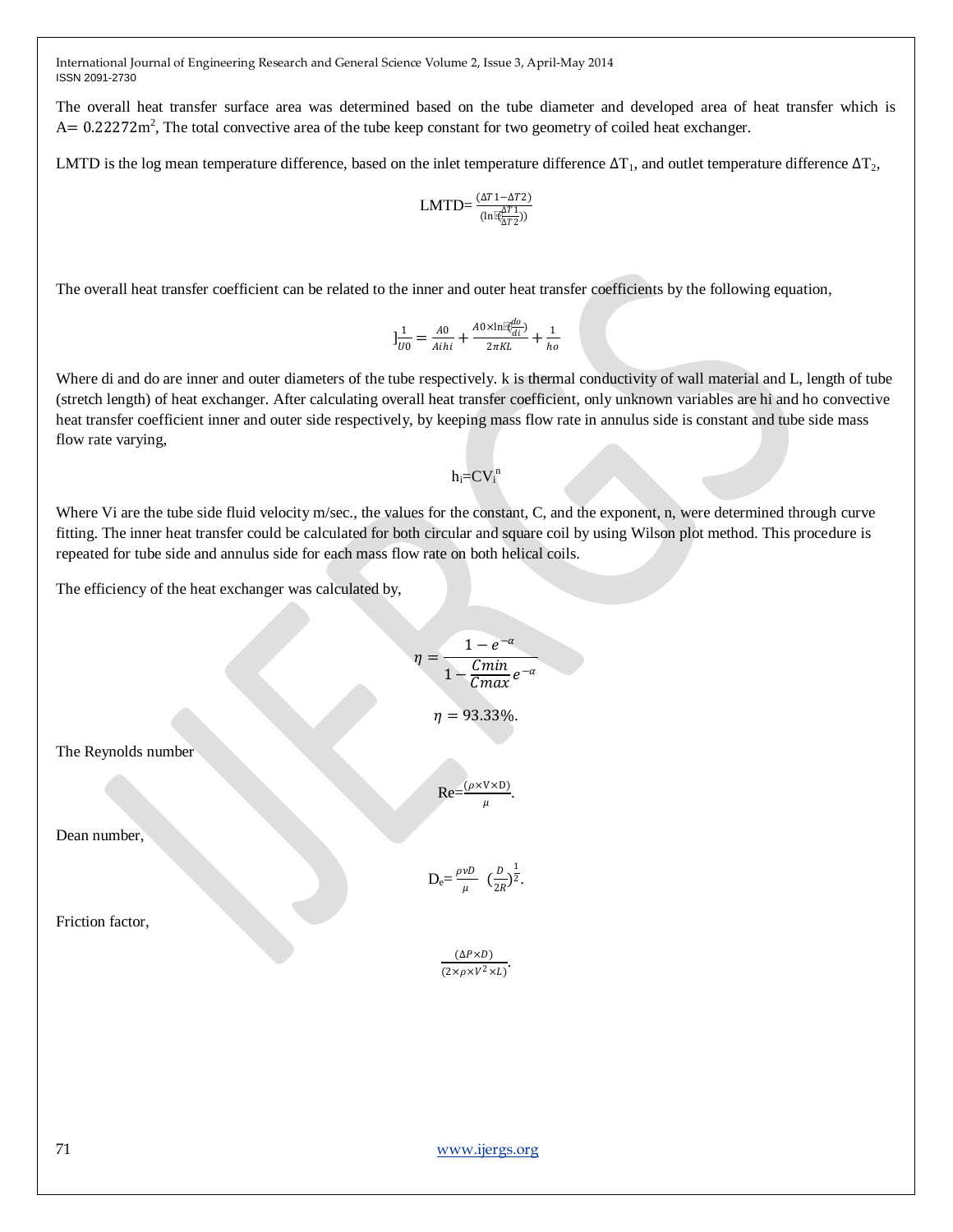# **5. RESULT AND DISSCUSION:**

 The experiment was conducted for single-phase water to water heat transfer application. The tube in tube helical coil heat exchanger has been analyzed in terms of temperature variation and friction factor for changing the pitch distance of wire which is wound on outer side of inner tube. The results obtained from the experimental investigation of heat exchanger operated at various operating conditions are studied in detail and presented.



Figure 5.1: Inner Reynold Number vs inner Nusselt Number

Nusselt Number VS Reynolds Number (Annulus Area)

 As the Reynolds number increases Nusselt number increases. A larger Nusselt number corresponds to more active convection the 10 mm pitch wire mesh tube place in the tube helical coil shows rapid increment after 5000 Re because of the decreasing friction factor.



72 [www.ijergs.org](http://www.ijergs.org/)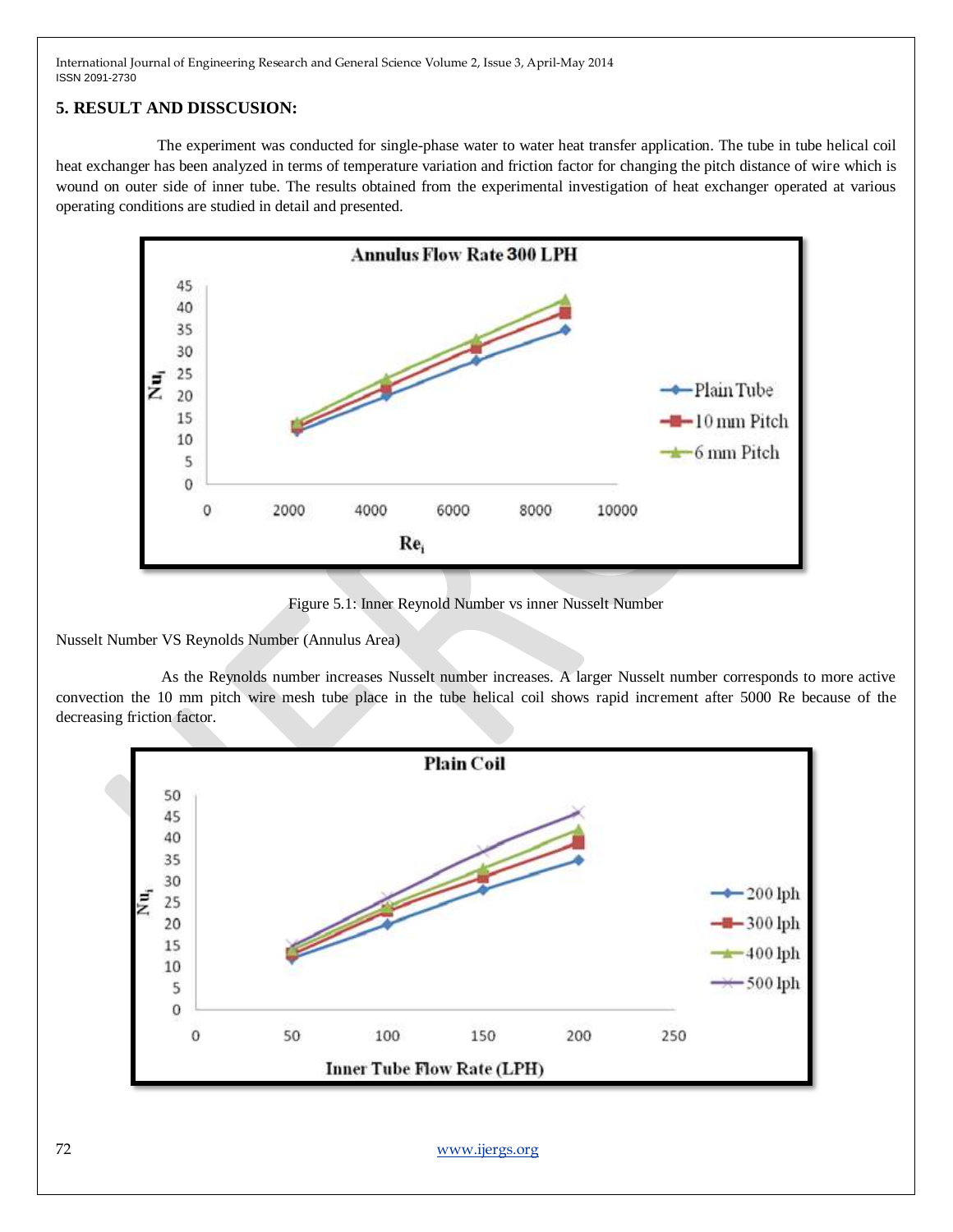Figure 5.2: Variation of inner tube flow rate with inner Nusselt Number at constant annulus flow rate for plain tube in tube helical coil heat exchanger



Figure 5.3: Variation of inner tube flow rate with inner Nusselt Number at constant annulus flow rate for 10 mm pitch of wire wound of tube in tube helical coil heat exchanger



Figure 5.4: Variation of inner tube flow rate with inner Nusselt Number at constant annulus flow rate for 6 mm pitch of wire wound of tube in tube helical coil heat exchanger

 The Nusselt Number of inner tube at constant flow rate from annulus side was linearly increasing with increasing flow rate of water through inner tube. Similarly the inner Nusselt Number was proportionally changed with variation of annulus side flow rate at same inner side flow rate.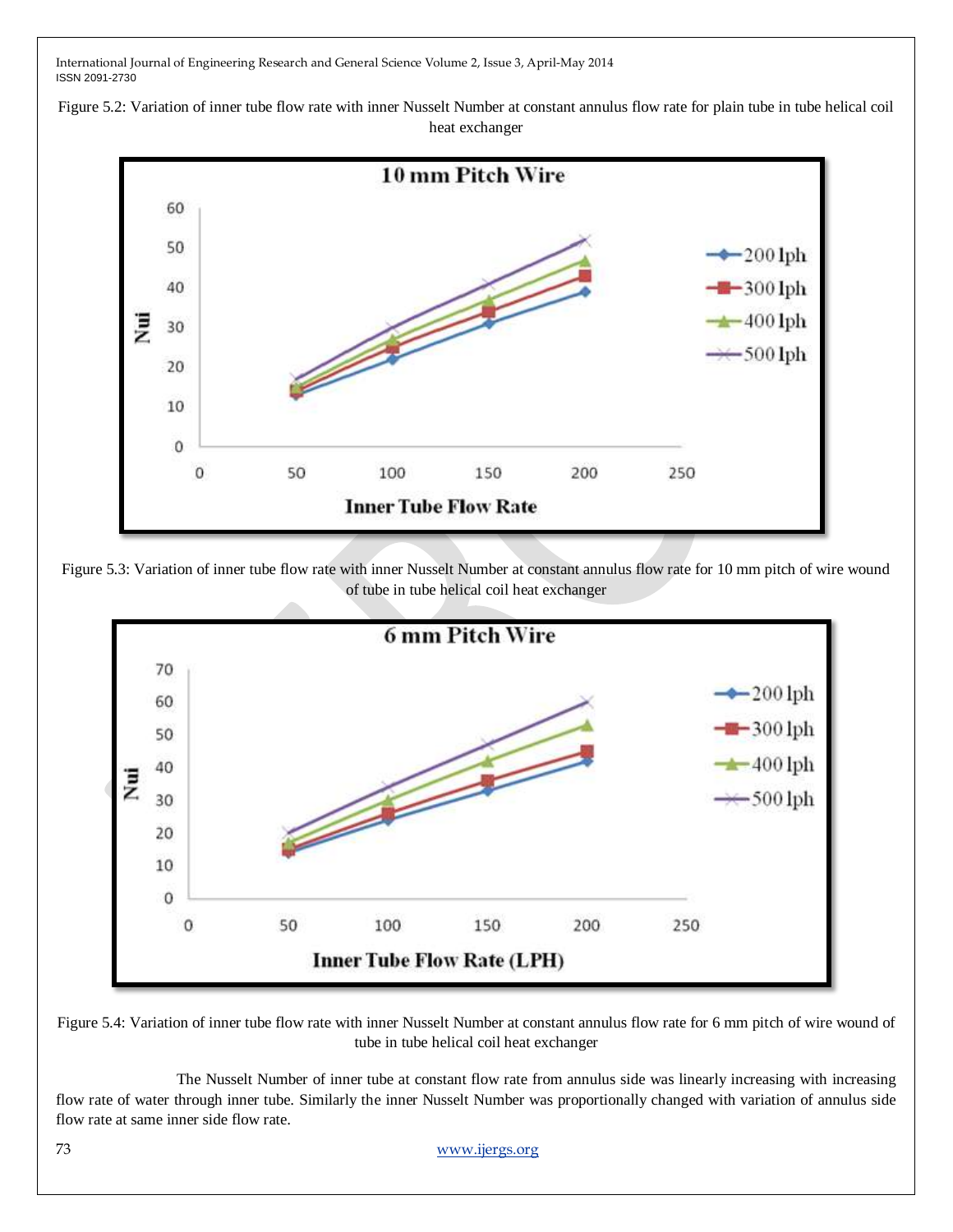

Figure 5.5: Annulus Reynolds Number vs Annulus Friction Factor

#### 5.5 FRICTION FACTOR V/S R<sup>A</sup>

 It is observed from the figure.5.5, that the pressure drop in the annulus section is higher. This may be due to friction generated by outer wall of the inner-coiled tube, as well as inner wall of the outer-coiled tube. As expected, the friction factor obtained from the tube with coil-wire wound is significantly higher than that without coil-wire insert.

#### **ACKNOWLEDGMENT**

This work is currently supported by Prof. Milind S. Rohokale, H.O.D.,Sinhgad Institute of Technology and Prof. Annasaheb Narode for their valuable input and encouragement.

#### **CONCLUSION**

 Experimental study of a wire wound tube-in-tube helical coiled heat exchanger was performed considering hot water in the inner tube at various flow rate conditions and with cooling water in the outer tube. The mass flow rates in the inner tube and in the annulus were both varied and the counter-current flow configurations were tested.

 The experimentally obtained overall heat transfer coefficient (*U*o) for different values of flow rate in the inner-coiled tube and in the annulus region were reported. It was observed that the overall heat transfer coefficient increases with increase in the inner-coiled tube flow rate, for a constant flow rate in the annulus region. Similar trends in the variation of overall heat transfer coefficient were observed for different flow rates in the annulus region for a constant flow rate in the inner-coiled tube. It was also observed that when wire coils are compared with a smooth tube, it was also observed that overall heat transfer coefficient is increases with minimum pitch distance of wire coils.

 The efficiency of the tube-in-tube helical coil heat exchanger is 15-20% more as compared to the convention heat exchanger and the experimentally calculated efficiency is 93.33%.